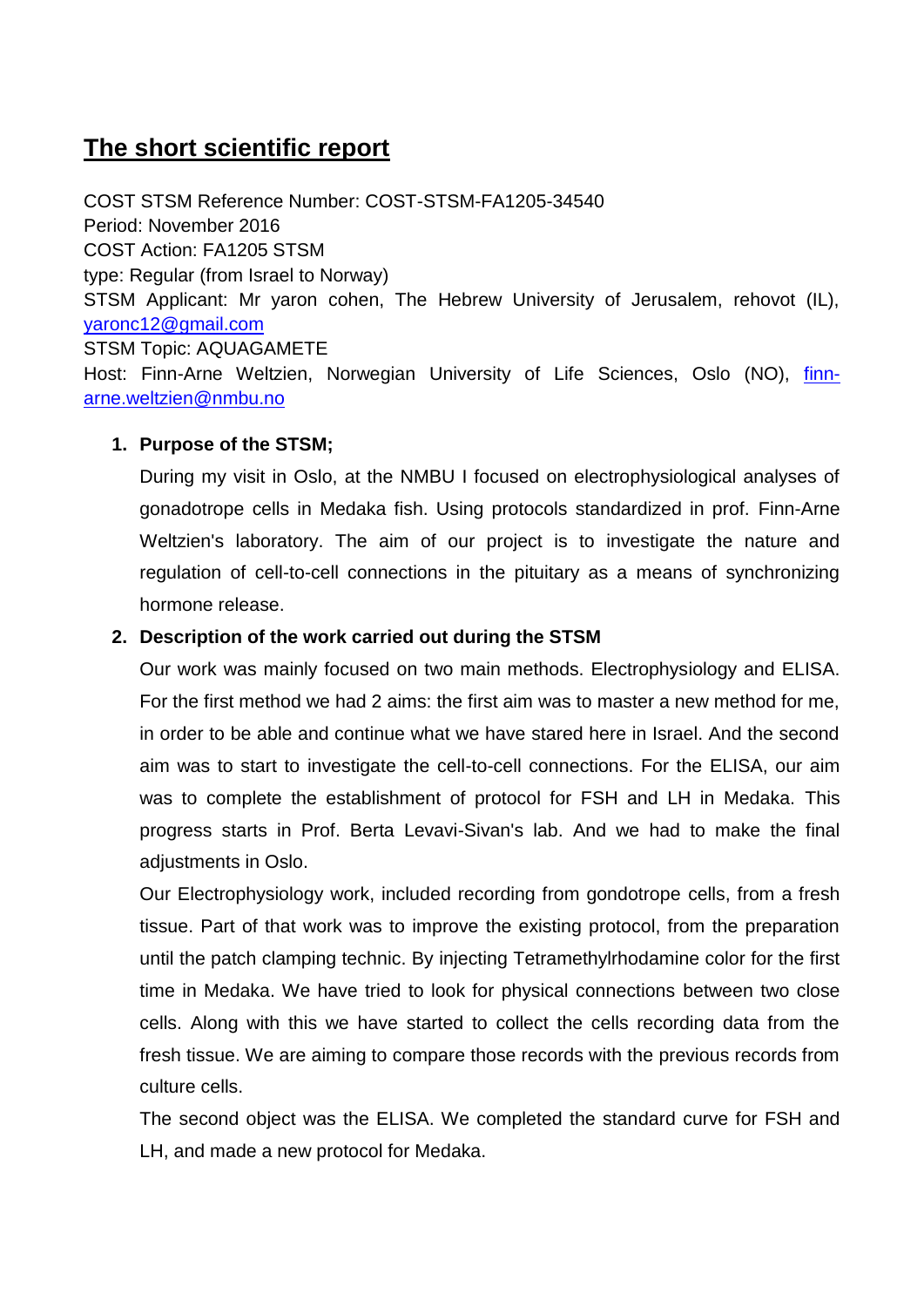### **3. The main results obtained**





## **4. Future collaboration with the host institution**

We are planning of working together on the new data we have got. And hopefully to have more collaboration in the future.

**5. Confirmation by the host institution of the successful execution of the STSM**

As head of the host laboratory, I confirm that Mr Yaron Cohen has successfully executed the herein described STSM in my laboratory and under my supervision.